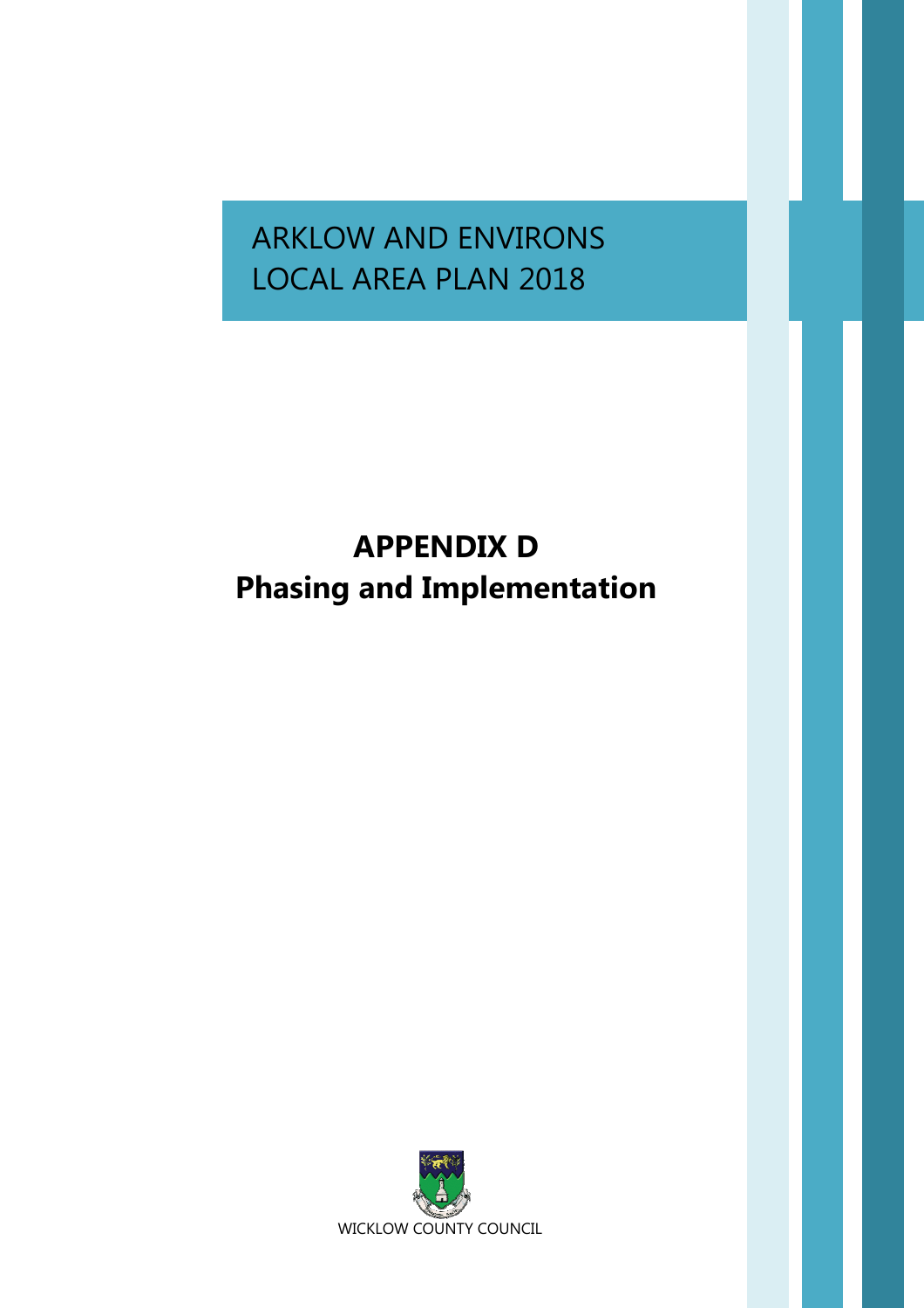#### **INTRODUCTION**

This appendix of the Local Area Plan deals with the infrastructure delivery schedule and sequential development phasing programme linked with necessary investment in infrastructure. The sequential development of the settlement, alongside the phased delivery of the necessary infrastructure including open space, waste water, drainage, educational and recreational amenities and local service provision, is key to the sustainable development of Arklow. It is critical that the Local Area Plan ensures that development within the Local Area Plan lands progresses in an ordered way which avoids 'leapfrogging' to peripheral areas that are geographically isolated from the existing settlement and infrastructural provision.

In order to ensure the successful delivery of the objectives of this plan, Wicklow County Council takes a positive proactive approach in active plan management in order to expedite the delivery of new homes as part of the new residential neighbourhoods planned within the Local Area Plan. Wicklow County Council liaises with all relevant authorities in a collaborative process to resolve any potential blockages to deliver residential development. Further to this any sites in Arklow in need of development or renewal within the Town Centre (TC), Waterfront (WZ) and Residential zones will be examined in order to determine if there are sites where the Vacant Site Levy should be applied.

## **SPATIAL DEVELOPMENT STRATEGY**

The spatial development strategy for Arklow is based on the following sustainable principles:

- Application of the 'sequential approach' whereby zoning extends outwards from the town centre, contiguous to the existing built up part of the settlement;
- promotion of the concept of 'walkable' neighbourhoods, whereby undeveloped lands within 10 minutes walking distance of the settlement centre and 5 minutes walking distance of any neighbourhood / village centres are prioritized;
- promotion of a sustainable land use and transportation pattern, whereby undeveloped lands that are accessible to public transport routes are considered most suitable for development. In this regard, undeveloped land within 1 km of the train station or 500m of bus routes will be prioritized;
- lands already or easily serviced by a gravity fed water supply system and waste water collection system will be prioritized;
- cognisance will be taken of the need to provide upmost protection to the environment and heritage, particularly of designated sites, features and buildings;
- promotion of the development of lands adjacent to existing or planned community and social infrastructure, such as schools and open space sites/zones

The development of zoned / designated land should generally be phased in accordance with the sequential approach:

- Development shall extend outwards from the town centre with undeveloped land closest to the centre and public transport routes being given preference, i.e. 'leapfrogging' to peripheral areas shall be resisted;
- a strong emphasis shall be placed on encouraging infill opportunities and better use of underutilised lands; and
- areas to be developed shall be contiguous to existing developed areas.

Only in exceptional circumstances should the above principles be contravened, for example, where a barrier to development is involved. Any exceptions must be clearly justified by local circumstances and such justification must be set out in any planning application proposal.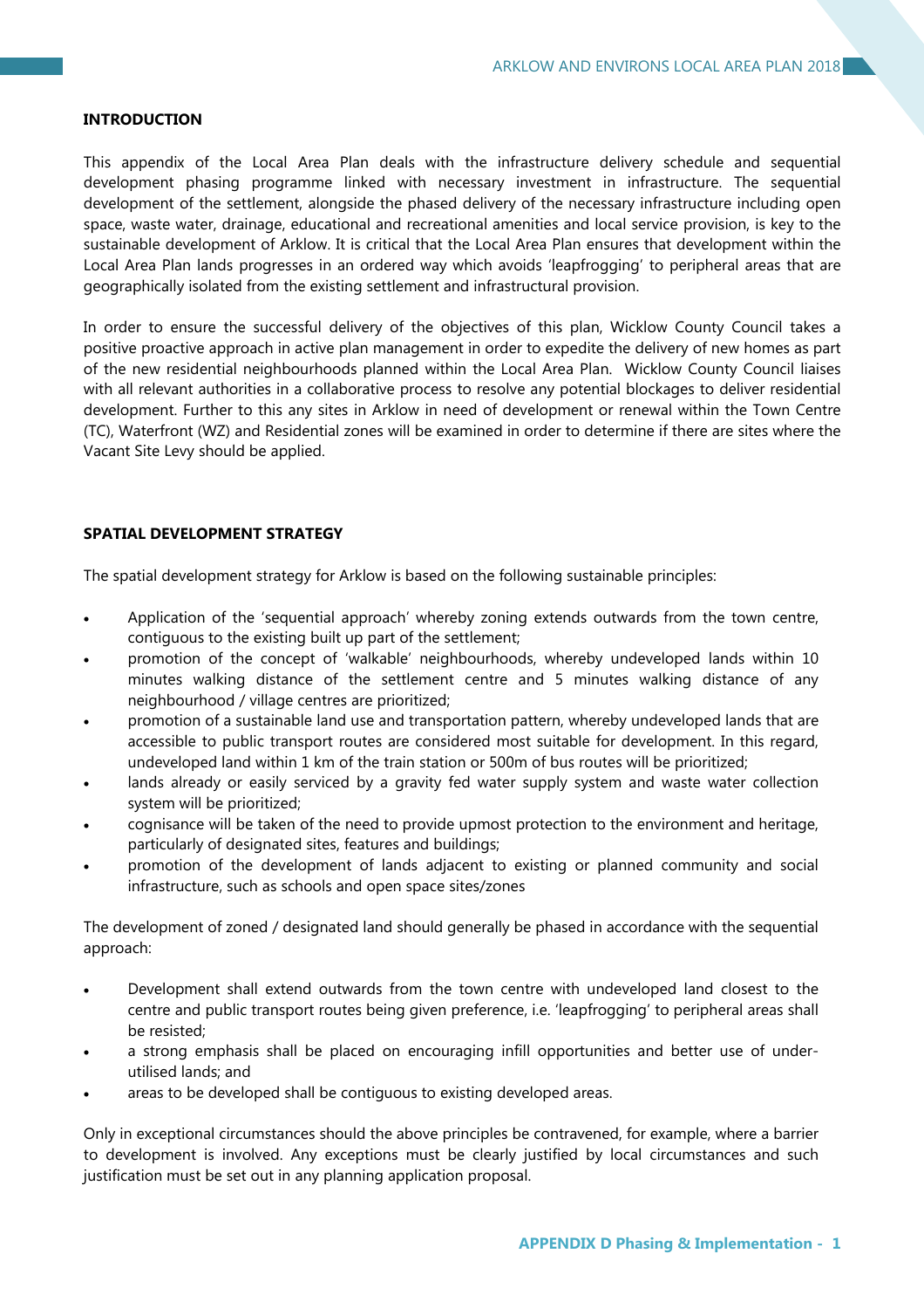Notwithstanding the zoning / designation of any land for residential purposes, the development management process shall monitor and implement the population targets for the town as set out in the Core Strategy and shall phase and restrict, where necessary, the granting of residential planning permissions to ensure these targets are not exceeded.

In accordance with these principles, the priority development areas for the Arklow are as follows (in order of priority):

| <b>Priority 1</b> | Existing town centre<br><b>Waterfront Zone</b><br>Infill in already developed areas                                |
|-------------------|--------------------------------------------------------------------------------------------------------------------|
|                   |                                                                                                                    |
| <b>Priority 2</b> | Action Area Plan 1<br>Action Area Plan 2<br>Zoned 'greenfield' housing land in Lamberton, Ballyraine, Knockenrahan |

The development of Action Area Plan 1 is the highest priority in terms of 'greenfield' lands as it is the most proximate land to the built-up centre of the settlement. However, there is currently no access point available into AAP1 from the built up area to the north of AAP1. While the Local Authority will endeavour to determine or provide such a route, vehicular access to AAP1 may be dependent on a new road via AAP2. Therefore it is considered optimal to allow for both AAP1 and AAP2 in 'Phase 1'.

The development of AAP1 and AAP2 will also allow for the delivery of the 'port access road' which is deemed an essential piece of road infrastructure for the wider town to remove port bound traffic from the main street and town centre.

| <b>Priority 3</b> | Action Area Plan 3                                        |
|-------------------|-----------------------------------------------------------|
|                   | Action Area Plan 4                                        |
|                   | Zoned 'greenfield' housing land to the north of the river |

These lands are more distant from the town centre and the majority of higher order services that are located to the south of the river. While it is noted that there are local shops and services to the north of the river and indeed a new major shopping centre on the north quay, this is not considered sufficient justification to promote new development lands in AAP3 and AAP4 above lands to the south of the river.

Furthermore, the full development of these lands is dependent on the construction of a new 'western distributer road' and a new Avoca River bridge, in order to avoid additional pressure on the existing '19 Arches' Bridge; the provision of such an alternative route will also allow for potential traffic re-routing of the town centre and allow for improvements for pedestrians and cyclist to be made in the town centre. This is however a longer term objective, as the road and bridge have yet to be designed, approved and funded.

## **INFRASTRUCTURE DELIVERY SCHEDULE**

This section sets out the key infrastructure necessary, in a staged delivery schedule, in order to achieve the phased delivery of the objectives of this plan. This section focuses on the key road, recreational, community and educational infrastructure. It is acknowledged that there is a broad range of infrastructure necessary in order to enhance the services to the homes, businesses and schools of Arklow. The development and continued delivery of telecommunications, energy and Arklow Port is addressed under the County Development Plan and Wicklow County Council continues to liaise and work with the necessary telecommunications and energy providers of such infrastructure to continue to enhance these services. Arklow Port is a function of Wicklow County Council.

The lifetime of the Local Area Plan is six years. The delivery schedule is divided in to the following four phases as well as an on-going stage with delivery throughout the plan lifetime and beyond: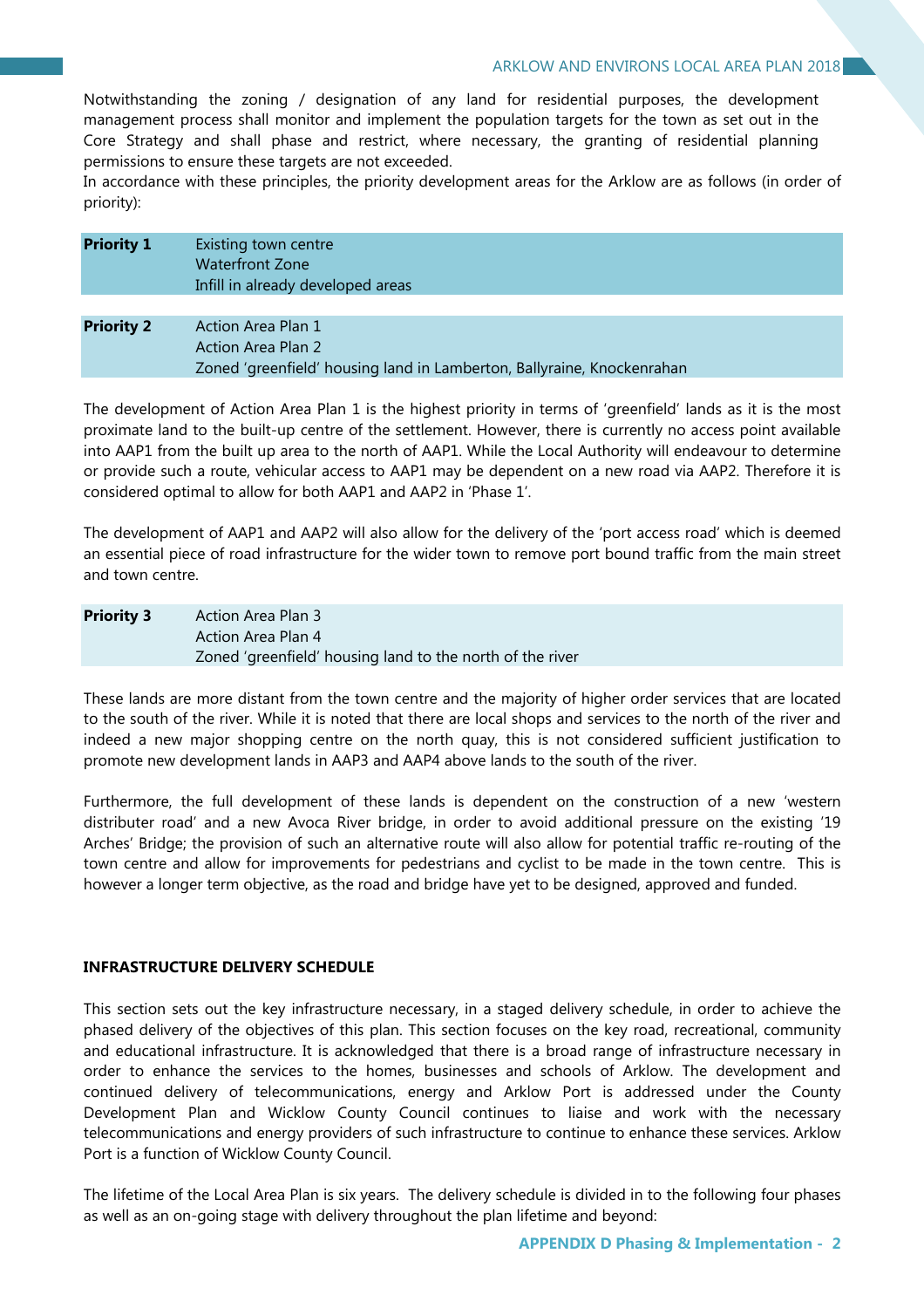| Immediate term | Year 1 and Year 2                        |
|----------------|------------------------------------------|
| Short term     | Year 3 to Year 5                         |
| Medium term    | Year 5 to Year 10                        |
| Long term      | 10 years plus                            |
| $On - going$   | Through-out the plan lifetime and beyond |

There are a number of stakeholders involved in the delivery of all the infrastructure projects. All projects are dependent on funding. There are also numerous other matters that need to fall in line in order for each infrastructure project to be delivered, like land acquisition, securing the appropriate planning approval, sourcing the funding, etc. One significant obstacle in the delivery of any new development in Arklow in the short term is the lack of a waste water treatment plant. New development is not encouraged in the absence of such a key piece of infrastructure; however once Irish Water has secured the appropriate permission for the plant, new development may be permissible with an occupancy holding condition until the plant is in operation. The resolution of waste water issues, in effect, removes the most fundamental blockage to commencing development, therefore following this resolution, the focus will be the establishment of sustainable and smarter travel patterns, including the delivery of new / upgrading of existing roads.

More local level infrastructure is to be provided within the key development parcels including school and crèche provision, neighbourhood centre facilities, pocket parks, cycle and pedestrian routes, civic spaces and public realm improvements. Wicklow County Council will work particularly with the Department of Education and Skills (DoEd) and individual developers to secure the co-ordinated delivery of essential school provision.

The LAP identifies a range of strategic and local infrastructure necessary to facilitate development in the Plan Area. The timely and co-ordinated delivery of such infrastructure across a number of state agencies will be a key focus of Wicklow County Council.

The key funding sources for the delivery of infrastructure are:

| Developer                     | The developer of the land / infrastructure provides the funding to<br>deliver the infrastructure or provides the infrastructure themselves.                                                                                         |
|-------------------------------|-------------------------------------------------------------------------------------------------------------------------------------------------------------------------------------------------------------------------------------|
| <b>State</b>                  | LIHAF funding, Smarter Travel funding, Irish Water (IW), Transport<br>Infrastructure Ireland (TII), National Transport Authority (NTA), OPW,<br>Department of Education, LEADER/SICAP funding, other government<br>departments, etc |
| <b>Wicklow County Council</b> | WCC Development contribution schemes, WCC Capital<br>Works<br>Programme, etc.                                                                                                                                                       |

This schedule is a living programme. It will be reviewed at regular intervals to assess how the implementation is progressing, available resources and as new sources of funding and/or providers emerge.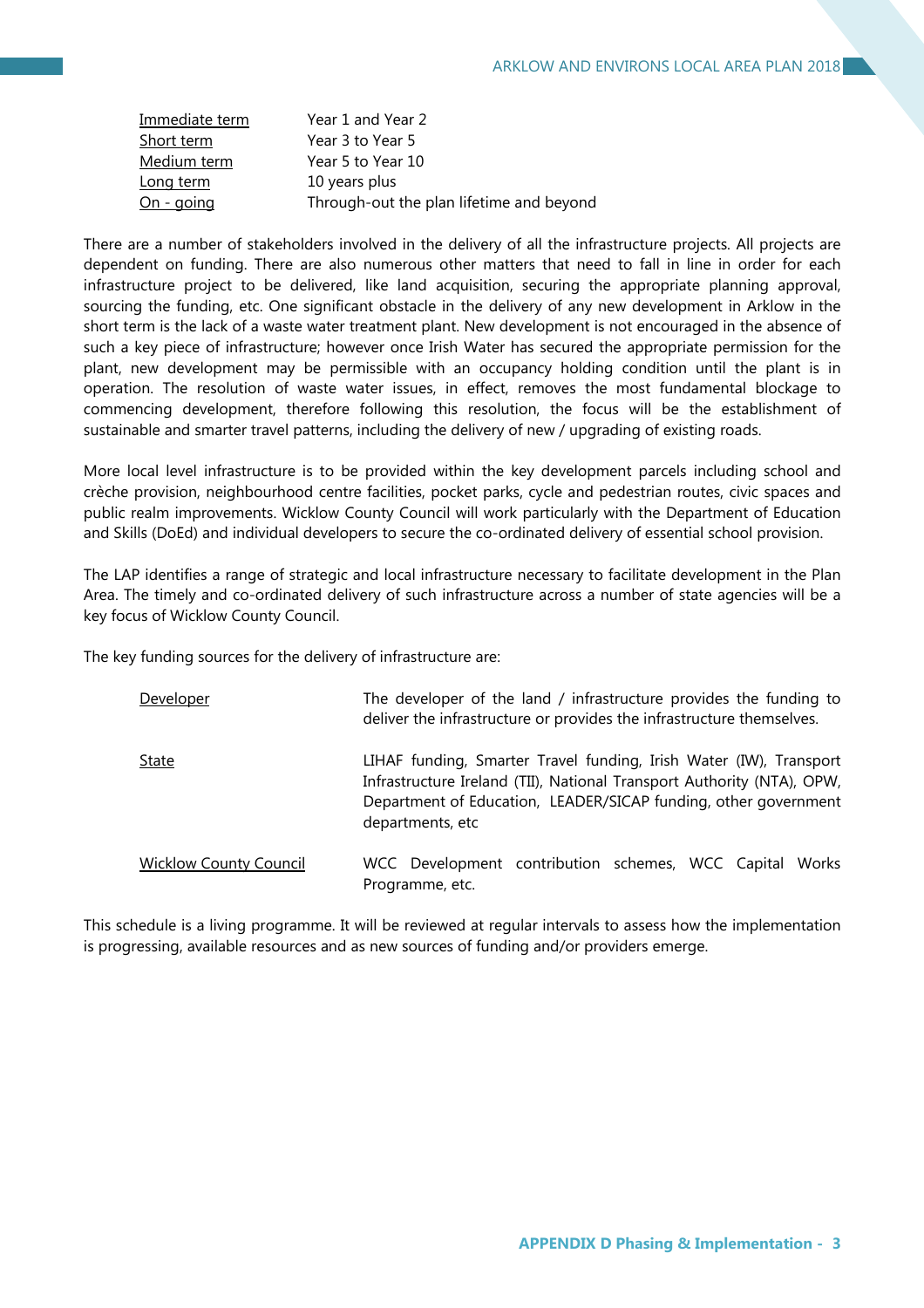### **Implementation & Infrastructure Delivery Schedule Table**

| <b>Infrastructure</b>                               | <b>Delivery Schedule</b> | <b>Funding</b>        |
|-----------------------------------------------------|--------------------------|-----------------------|
| <b>Transport</b>                                    |                          |                       |
| Southern Port Access Road                           | Medium term              | Developer, State, WCC |
| Avoca River Bridge                                  | Long term                | Developer, State, WCC |
| Leinster Outer Orbital Route                        | Long term                | <b>State</b>          |
| Western distributor route                           | Medium term              | Developer, State, WCC |
| Third interchange at Lamberton                      | Long term                | <b>State</b>          |
| Upgrading of bridge over railway line               | Short term               | Developer, State      |
| from Knockmore to Tinahask                          |                          |                       |
| Distributor road access between AAP1 to             | Short term               | Developer, State      |
| AAP2                                                |                          |                       |
| <b>General Road Improvements</b>                    | On-going                 | Developer, State, WCC |
| General Footpath Improvements                       | On-going                 | Developer, State, WCC |
| General Cycle Improvements                          | On-going                 | Developer, State, WCC |
| General Car parking Improvements                    | On-going                 | Developer, State, WCC |
|                                                     |                          |                       |
| <b>Sanitary Services</b>                            |                          |                       |
| <b>Wastewater Treatment Plant</b>                   | Short term               | State (IW)            |
| Replace the combined surface water                  | On-going                 | State (IW), WCC       |
| system with a separate network to the               |                          |                       |
| waste water                                         |                          |                       |
| Avoca River Flood Defence Scheme                    | Immediate - Short term   | State (OPW), WCC      |
|                                                     |                          |                       |
| <b>Social Infrastructure</b>                        |                          |                       |
| AOS at Churchview including e.g.                    | Medium term              | Developer/ WCC        |
| <b>MUGA</b>                                         |                          |                       |
| AOS at AAP1 Tinahask                                | Short term               | Developer             |
| AOS at AAP2 Tinahask                                | Medium term              | Developer             |
| AOS at AAP3 Kilbride                                | Medium term              | Developer             |
| AOS at AAP4 Coolboy                                 | Long term                | Developer             |
| Crèche/ Childcare facilities                        | Short - Medium term      | Developer             |
| Community facilities (Audit required <sup>1</sup> ) | Short - Medium term      | Developer             |
| School site in Kilbride                             | Immediate term           | State (DoEd)          |
| Future 2 Primary School sites and 1                 | Medium term              | State (DoEd)          |
| Post Primary School site at AAP1 &                  |                          |                       |
| AAP2 Tinahask Upper/ Money Big                      |                          |                       |
| Graveyard                                           | Immediate term           | Developer / WCC       |

## **PHASING**

 $\overline{a}$ 

Accordingly, as set out in Chapter 11, the phasing of development will be linked with the overall development strategy for the Local Area Plan whereby the existing settlement will expand geographically from the centre, through the development of physically adjoining lands in a coherent manner. New development will integrate with the established settlement of Arklow and will be supported by the required infrastructure provision.

 $1$  Where specified by the Planning Authority, new significant residential or mixed use development (This is determined to be any proposed development in: (a) settlement levels 1 to 4 of 150+ residential units, (b) settlement level 5 of 75+ residential units and (c) settlement level 6 of 30+ residential units.) proposals, may be required to provide a social and community facility/facilities as part of the proposed development or the developer may be required to carry out a social infrastructure audit, to determine if social and community facilities in the area are sufficient to provide for the needs of the future residents. Where deficiencies are identified, proposals will be required to either rectify the deficiency, or suitably restrict or phase the development in accordance with the capacity of existing or planned services.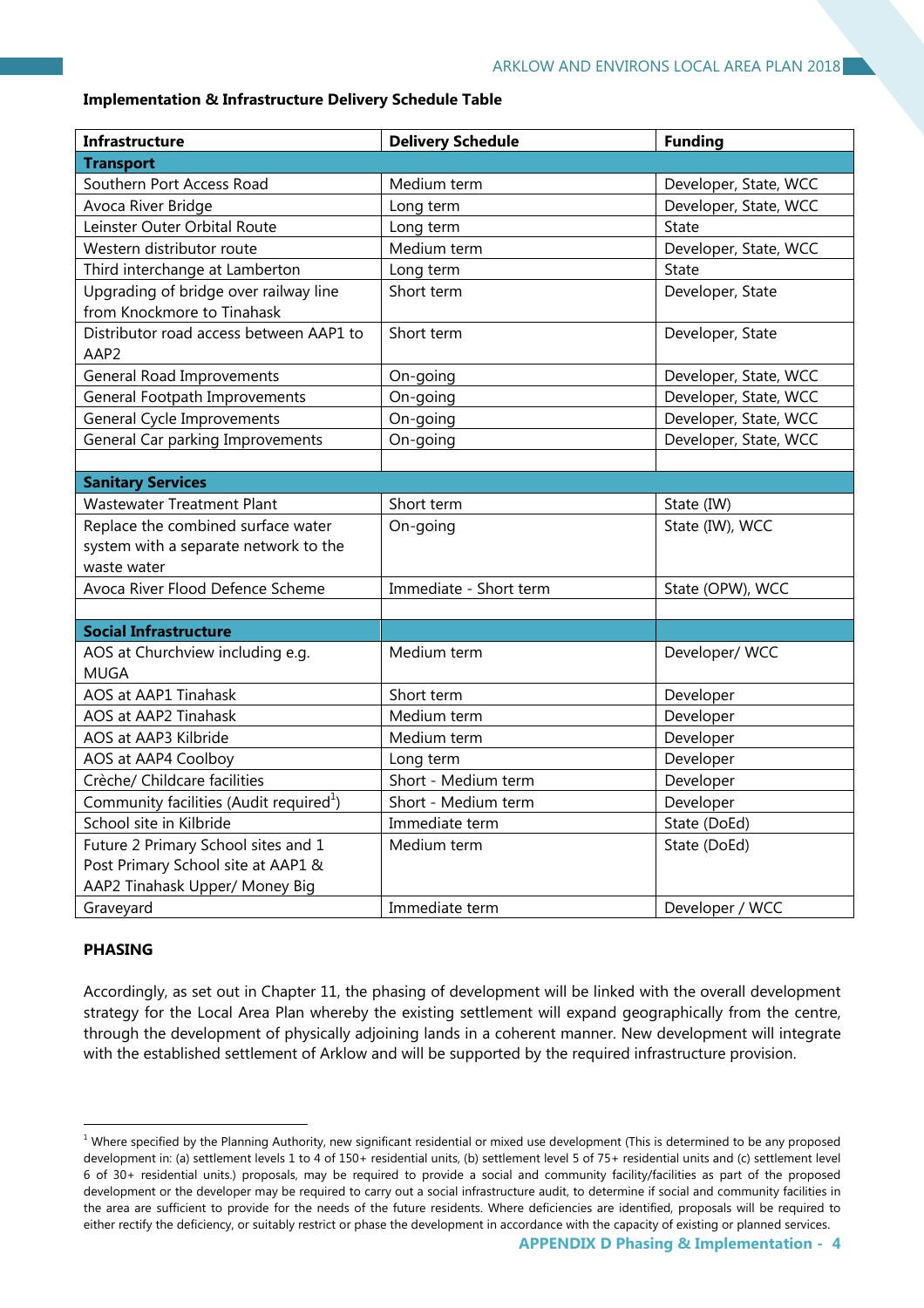#### ARKLOW AND ENVIRONS LOCAL AREA PLAN 2018

In order to fulfil the core strategy and the population and housing objectives of the Local Area Plan, the plan requires the key new residential areas of the town centre, waterfront, and 4 Action Areas to be developed as part of the future growth of Arklow.

## **Phasing Schedule Table**

|           | <b>Area/Zone</b>                                                                | <b>Key Infrastructure to be</b><br>delivered prior to the<br>delivery of development | Infrastructure to be delivered on a phased basis during development (in order of priority)                                                                                                                                                                                                                                                                                                                                                                                                                                                                                                                                       |
|-----------|---------------------------------------------------------------------------------|--------------------------------------------------------------------------------------|----------------------------------------------------------------------------------------------------------------------------------------------------------------------------------------------------------------------------------------------------------------------------------------------------------------------------------------------------------------------------------------------------------------------------------------------------------------------------------------------------------------------------------------------------------------------------------------------------------------------------------|
| PHASE ONE | <b>Town Centre</b><br>(opportunity sites),<br>Waterfront,<br>Infill development | Wastewater treatment<br>plant                                                        |                                                                                                                                                                                                                                                                                                                                                                                                                                                                                                                                                                                                                                  |
|           | Action Area Plan<br>1                                                           | Wastewater treatment<br>plant                                                        | The development of the AAP shall be delivered in phases such that the strategic road infrastructure and major active<br>open space is provided in the first phase accompanied by no more than 50% of the residential development.<br>Strategic Road Infrastructure: Link road from AA2                                                                                                                                                                                                                                                                                                                                           |
|           |                                                                                 |                                                                                      | Major Active Open Space: A minimum area of 3.75ha shall be developed as public open space, of which a<br>minimum area of 3.2ha shall be laid for active sports uses in a range of track, pitch and court types suitable for a<br>variety of sports and shall include necessary car parking, lighting and changing facilities; remaining open areas shall<br>been laid out as informal parks and walks;                                                                                                                                                                                                                           |
|           | Action Area Plan<br>2                                                           | Wastewater treatment<br>plant                                                        | The development of the Action Area shall be delivered in phases such that adequate road infrastructure and local<br>services are provided for each phase; in particular, the strategic road infrastructure (providing access to the AA1 lands<br>to the north) and local shops & services sites shall be provided in Phase 1 accompanied by no more than 50% of the<br>residential development; and the major open space, employment facilities and Southern Port Access link road shall be<br>provided no later than Phase 2 accompanied by no more than 75% of the residential units (an additional 25% on top<br>of Phase 1). |
|           |                                                                                 |                                                                                      | <b>PHASE 1</b>                                                                                                                                                                                                                                                                                                                                                                                                                                                                                                                                                                                                                   |
|           |                                                                                 |                                                                                      | Strategic Road Infrastructure: Upgrading of bridge over railway line from Knockenrahan to Tinahask, distributor<br>road access to AA1 and to the south                                                                                                                                                                                                                                                                                                                                                                                                                                                                           |
|           |                                                                                 |                                                                                      | Local shops and services: A local shops and services zone, on a maximum site area of 1ha to service both the<br>future resident and working population of the action area, of a scale commensurate with the needs of the future<br>population shall be provided. This local centre shall comprise of a small group of shops including 1 medium size                                                                                                                                                                                                                                                                              |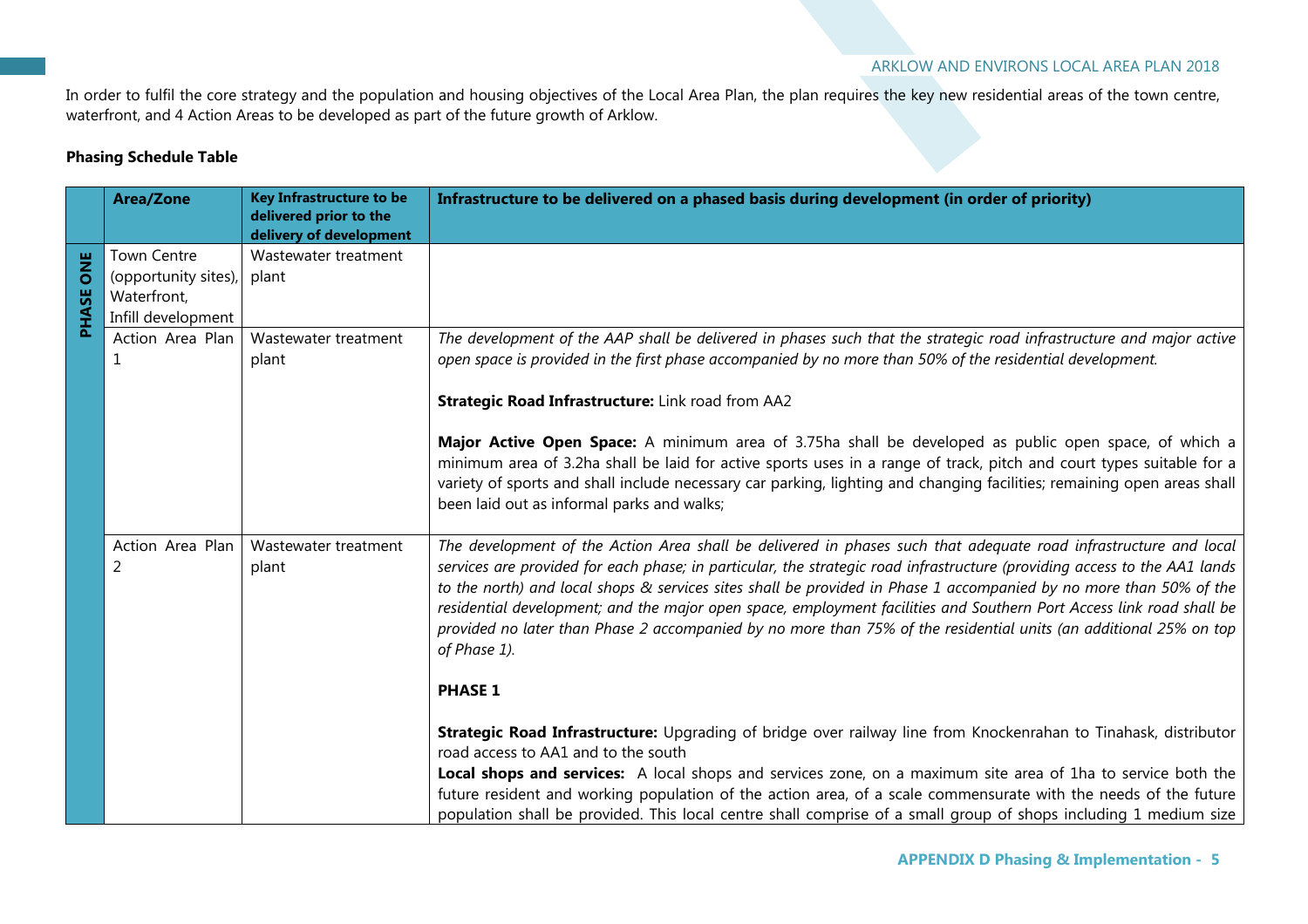|           |                              |                     |           | foodstore/ general grocery store (not a supermarket), and other such retail and non-retail services as shall be<br>determined as warranted following the carrying out of a Retail Impact Assessment.<br><b>PHASE 2</b><br>Strategic Road Infrastructure: Southern Port Access link road<br>Major Open Space: A minimum area of 5ha shall be developed as public open space, of which a minimum area of<br>3ha shall be laid for active sports uses; remaining open areas shall been laid out as informal parks and walks, and<br>shall include at least 1 equipped children's play area;                                                                                                                                                                                                                                                                                                                                                                                                                                                                                                                                                                                                                                                                                                                                                                                                                                                                                                                                    |
|-----------|------------------------------|---------------------|-----------|-----------------------------------------------------------------------------------------------------------------------------------------------------------------------------------------------------------------------------------------------------------------------------------------------------------------------------------------------------------------------------------------------------------------------------------------------------------------------------------------------------------------------------------------------------------------------------------------------------------------------------------------------------------------------------------------------------------------------------------------------------------------------------------------------------------------------------------------------------------------------------------------------------------------------------------------------------------------------------------------------------------------------------------------------------------------------------------------------------------------------------------------------------------------------------------------------------------------------------------------------------------------------------------------------------------------------------------------------------------------------------------------------------------------------------------------------------------------------------------------------------------------------------|
| PHASE TWO | <b>Action Area</b><br>Plan 3 | Wastewater<br>plant | treatment | The development shall be delivered in phases such that adequate road infrastructure and local services are provided for<br>each phase; in particular, the road infrastructure to serve the action area and local shops & services sites shall be<br>provided in Phase 1 accompanied by no more than 50% of the residential development; and the open space and<br>strategic road infrastructure shall be provided no later than Phase 2 accompanied by no more than 75% of the<br>residential units (an additional 25% on top of Phase 1).<br><b>PHASE 1</b><br>Road Infrastructure: Vehicular access to the Action Area shall be provided from the L-6179 or from the Regional<br>Road if it is possible, with the roads configuration of the development providing / facilitating a possible future third<br>Avoca river crossing; other, secondary access routes from the adjacent road network shall also be provided as may<br>be possible;<br>Local shops and services: A local shops and services centre, of scale commensurate with the needs of the future<br>population of the Action Area shall be provided, on a site of c. 1ha.<br><b>PHASE 2</b><br>Strategic Road Infrastructure: Avoca River Bridge<br>Major Open Space: A minimum area of 12ha shall be developed as public open space, of which a minimum area of<br>4.5ha shall be laid for active sports uses; remaining open areas shall been laid out as informal parks and walks, and<br>shall include a minimum of 2 equipped children's play areas |
|           | <b>Action Area</b><br>Plan 4 | Wastewater<br>plant | treatment | Major Open Space: 2ha active open space zone                                                                                                                                                                                                                                                                                                                                                                                                                                                                                                                                                                                                                                                                                                                                                                                                                                                                                                                                                                                                                                                                                                                                                                                                                                                                                                                                                                                                                                                                                |